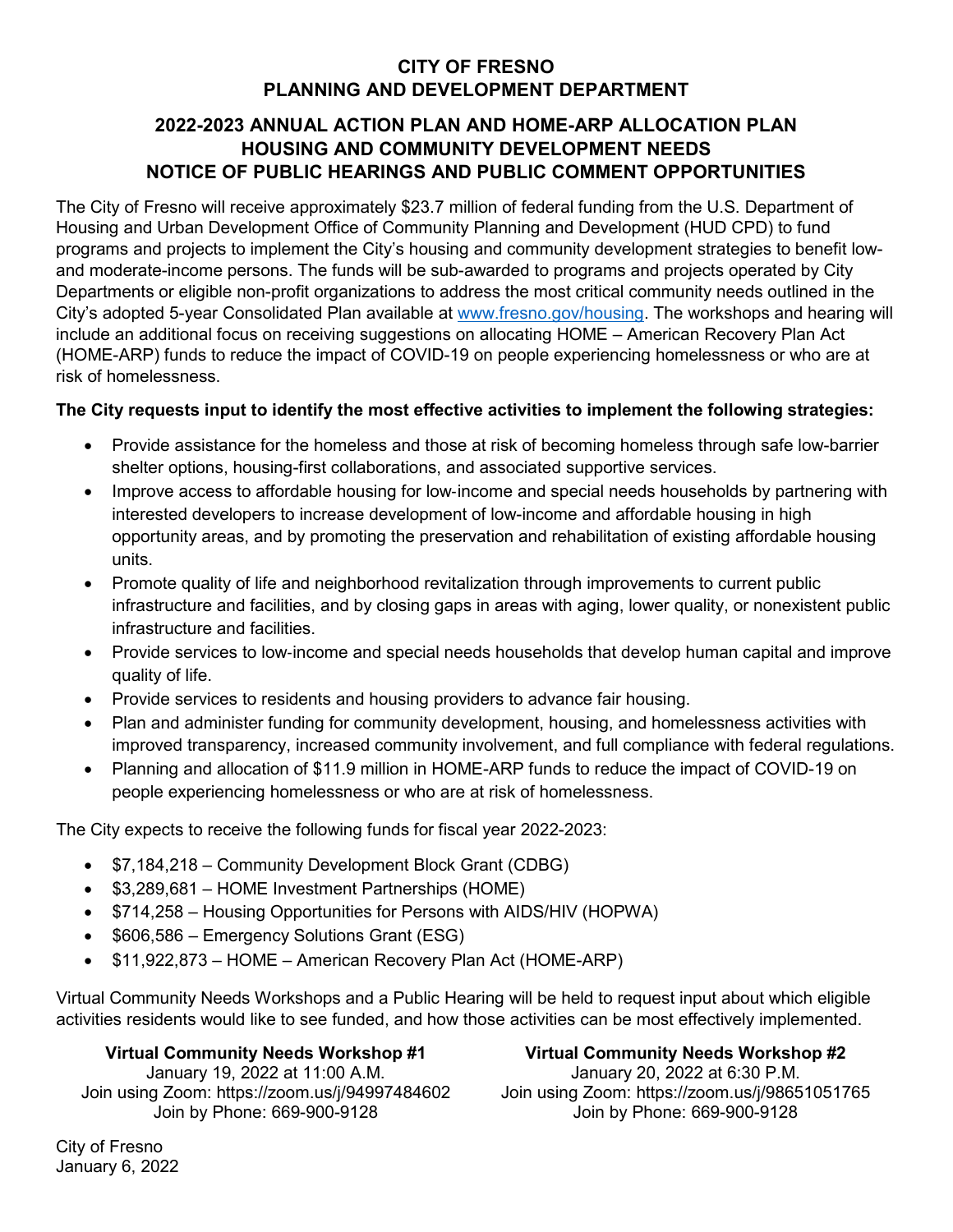Meeting ID: 949 9748 4602 Meeting ID: 986 5105 1765 **Virtual Community Needs Workshop #3** January 24, 2022 at 6:30 P.M. Join using Zoom: https://zoom.us/j/94673503569 Join by Phone: 669-900-9128 Meeting ID: 946 7350 3569

# **Virtual Community Needs Workshop #4**

January 25, 2022 at 11:00 A.M. Join using Zoom: https://zoom.us/j/92680194243 Join by Phone: 669-900-9128 Meeting ID: 926 8019 4243

### **Community Needs Public Hearing**

January 27, 2022 at 10:05 A.M. or thereafter Participation instructions will be available 72 hours before the hearing at fresno.legistar.com/Calendar.aspx

Following the Public Hearing, the City will prepare a Notice of Funding Availability (NOFA) for HUD CPD funding. Eligible organizations may submit applications for funding for the projects described in the NOFA.

### **Notice of Funding Availability**

Tentative Release Date: February 4, 2022 Applications Due: March 4, 2022 by 4:00 P.M. [www.fresno.gov/housing](http://www.fresno.gov/housing) under 'Notices of Funding Available'

The City will evaluate applications according to the criteria published with the NOFA and prepare a draft Annual Action Plan. Residents are invited to submit comments on the draft plan, which will be addressed in the final version submitted to HUD and presented to the City Council for consideration prior to adopting the plan.

### **2022-2023 Annual Action Plan Public Comment Period**

March 18, 2022 – April 19, 2022 at 5:00 P.M.

The draft plan will be published at [www.fresno.gov/housing](http://www.fresno.gov/housing) under 'Public Comment Opportunities' The following options are available for submitting comments:

Submit Comments by Mail: City of Fresno Planning and Development Department Attn: Housing and Community Development Division 2600 Fresno Street Room 3065 Fresno CA 93721

Submit Comments by Fax: 559-457-1579

Submit Comments by Email: HCDD@fresno.gov Please include "2022 Action Plan" in the subject line

Submit Comments by Phone: 559-621-8300

Submit Comments by TTY: 559-621-8721

Submit Comments Online: https://www.surveymonkey.com/r/P2P6V5F

The Council of the City of Fresno will conduct a public hearing to obtain residents views regarding the plan, and will thereafter consider the plan for adoption.

### **City Council Annual Action Plan Public Hearing**

April 28, 2022 at 10:05 A.M. or thereafter Participation instructions will be available 72 hours before the hearing at [fresno.legistar.com/Calendar.aspx](file://fresno.gov/data/DEV/Develop/Housing/Services/Common/HOUSING/Annual%20Action%20Plan/2021-2022/Public%20Communications/2020-12%20Public%20Notice/fresno.legistar.com/Calendar.aspx)

City of Fresno January 6, 2022